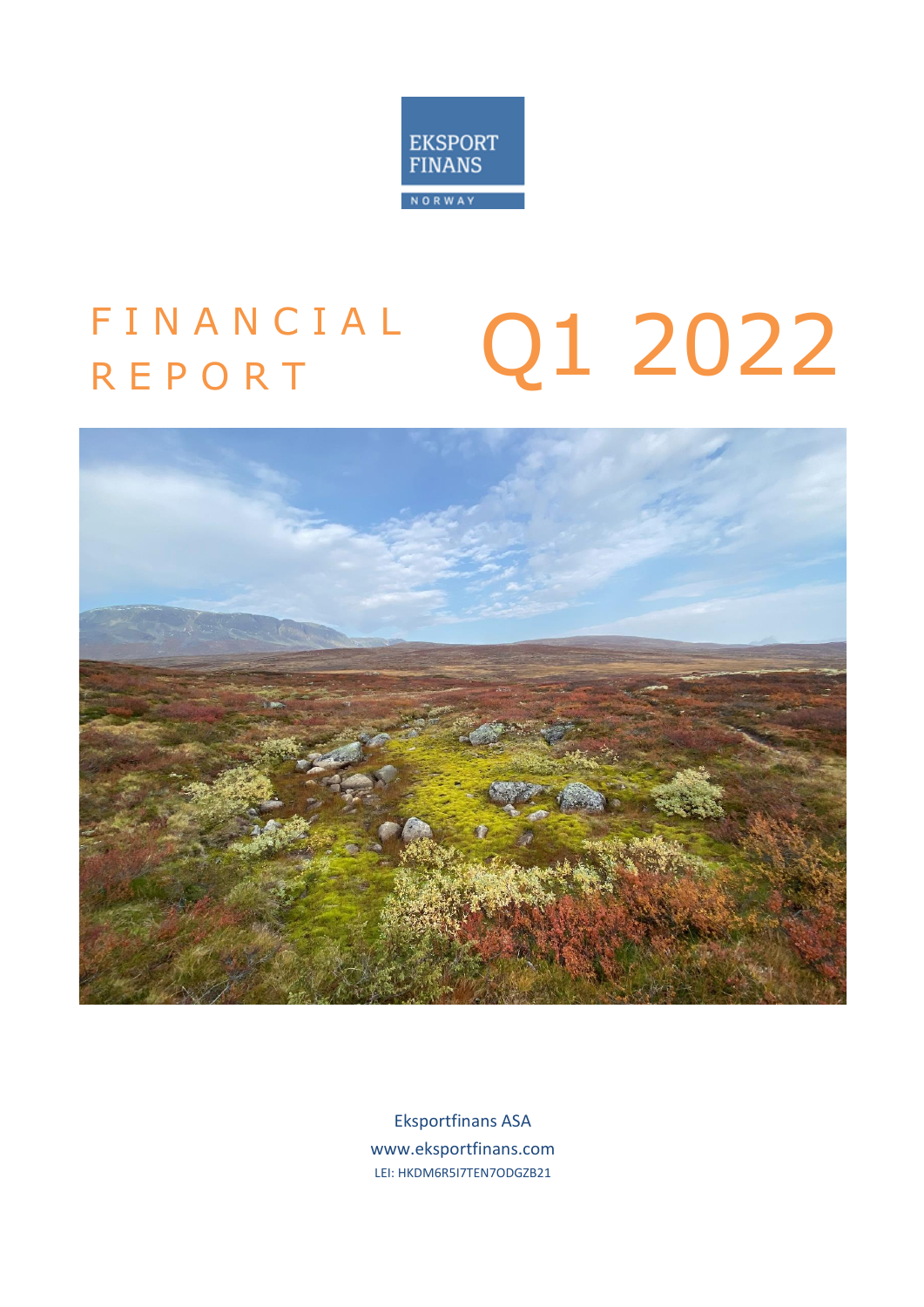## *KEY FIGURES*

The information for the first quarter ended March 31, 2022 and 2021 is unaudited.

| <b>First quarter</b>              |           |         |  |
|-----------------------------------|-----------|---------|--|
| (NOK million)                     | 2022      | 2021    |  |
|                                   |           |         |  |
| Net interest income               | 25        | 23      |  |
| Net other operating income/(loss) | (36)      | 18      |  |
| Profit/(loss) for the period      | (31)      | 9       |  |
| Total comprehensive income 1)     | (27)      | (43)    |  |
| Return on equity <sup>2)</sup>    | $(2.0)$ % | 0.6%    |  |
|                                   |           |         |  |
| Total assets                      | 10,374    | 11,168  |  |
| Loans outstanding $3)$            | 1,451     | 2,636   |  |
| Securities                        | 7,174     | 6,732   |  |
|                                   |           |         |  |
| Core capital adequacy ratio       | 162,5 %   | 148.1 % |  |
| Leverage ratio                    | 58,1 %    | 50.2 %  |  |
|                                   |           |         |  |
| Exchange rate USD/NOK 4)          | 8.7479    | 8.5249  |  |

### **Definitions:**

- 1) Total comprehensive income includes net gains on financial liabilities at fair value due to changes in own credit risk of NOK 4 million after tax for the first quarter of 2022 and net losses on financial liabilities at fair value of NOK 52 million after tax for the first quarter of 2021. Accumulated net gain on own debt is NOK 233 million before tax as of March 31, 2022, compared to NOK 227 million before tax as of March 31, 2021.
- 2) Return on equity: Profit/(loss) for the period/average equity (average of opening and closing balance).
- 3) Total loans outstanding: Consists of loans due from customers and part of loans due from credit institutions in the balance sheet. Accrued interest and unrealized gains/(losses) are not included.
- 4) Exchange rate at balance date.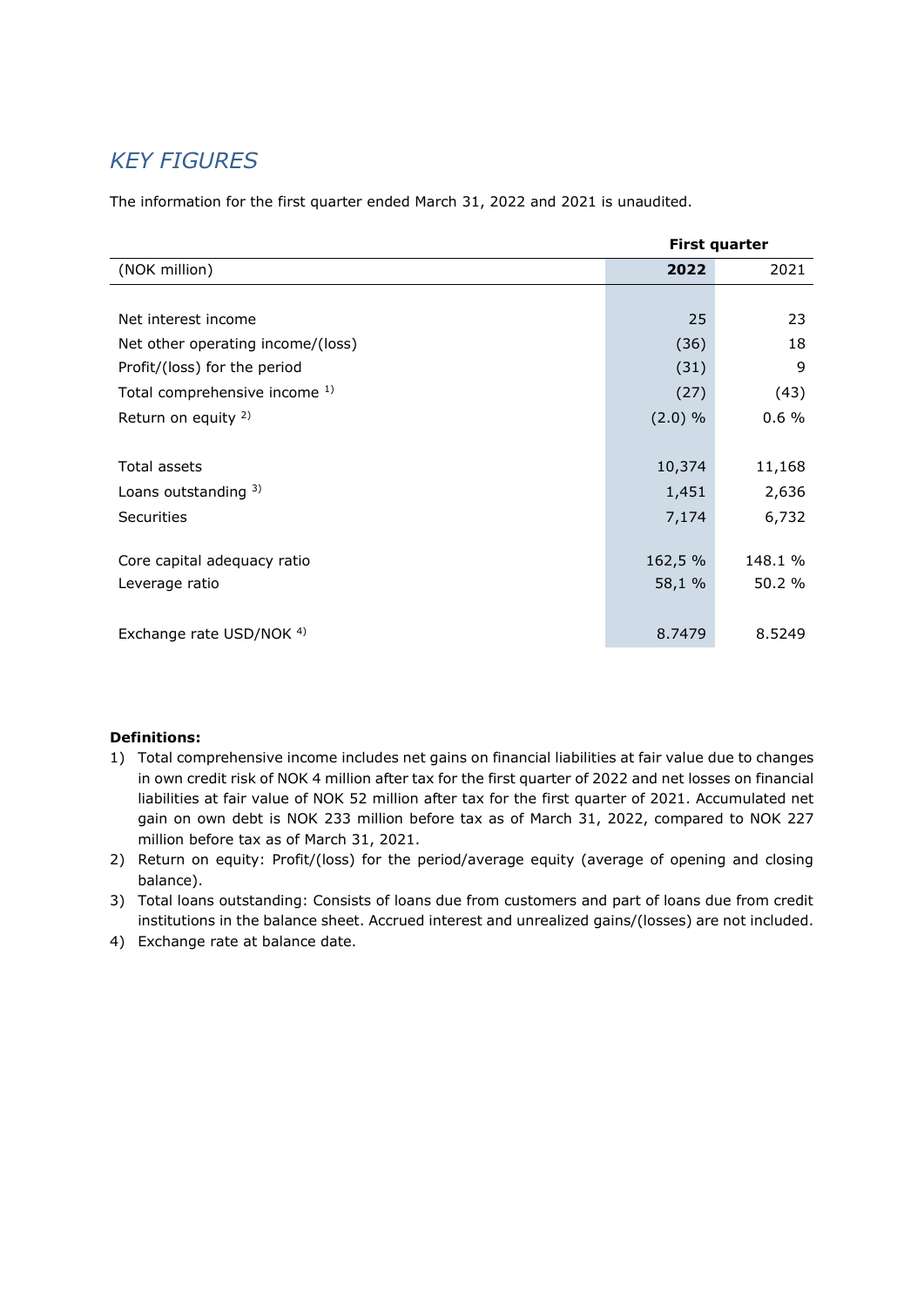## *BOARD OF DIRECTORS' REPORT*

### **Results**

### **First quarter 2022**

Eksportfinans' main objectives are to maintain company value by managing its existing portfolio of loans and other commitments. The balance sheet continued to decrease in line with maturing loans, investments and debt according to plan.

Eksportfinans' capitalization ratios remained high in the first quarter of 2022. The substantial over-capitalization of the company continues to be a key issue for the board.

Net interest income was NOK 25 million in the first quarter of 2022, compared to NOK 23 million in the same period of 2021. The main reason for the slight increase is higher Norwegian Interbank Offered Rate (NIBOR) in the first quarter of 2022 compared to the same period of 2021.

Net other operating income was negative NOK 36 million in the first quarter of 2022, compared to positive NOK 18 million in the same period of 2021. For the first quarter of 2022, the figures consist of unrealized losses on Eksportfinans' securities and lending portfolio due to the volatility in the financial markets.

Total operating expenses was NOK 28 million in the first quarter of 2022, compared to NOK 27 million in the same period of 2021.

The total profit after taxes for the first quarter of 2022 was negative NOK 31 million, compared to positive NOK 9 million in the same period of 2021. The reason for the loss is the unrelalized losses as described above.

The credit spread effect at fair value adjustments on Eksportfinans' own debt is categorized as other comprehensive income.

In the first quarter of 2022 the amount was positive NOK 4 million after tax compared to negative NOK 52 million after tax in the same period of 2021.

Total comprehensive income was negative NOK 27 million in the first quarter of 2022, compared to negative NOK 43 million in the corresponding period of 2021. The fluctuations in these figures are due to unrealized gains and losses on securities an leding, and unrealized gains and losses on Eksportfinans' own debt.

### Balance sheet

Total assets was NOK 10.4 billion at March 31, 2022, compared to NOK 10.7 billion at December 31, 2021 and NOK 11.2 billion at March 31, 2021.

Outstanding bond debt was NOK 3.6 billion at March 31, 2022, compared to NOK 3.8 billion at December 31, 2021 and NOK 4.1 billion at March 31, 2021. The reduction was due to scheduled repayments of debt.

The core capital ratio was 162.5 percent at March 31, 2022, compared to 156.6 percent at December 31, 2021 and 148.1 percent at March 31, 2021.

### Lending

The volume of total outstanding loans was NOK 1.5 billion at March 31, 2022, compared to NOK 1.5 billion at December 31, 2021 and NOK 2.6 billion at March 31, 2021. The decrease in outstanding loans was a function of maturing loans in combination with no new lending.

### **Securities**

The securities portfolio was NOK 7.2 billion at March 31, 2022, compared to NOK 7.5 billion at December 31, 2021 and NOK 6.7 billion at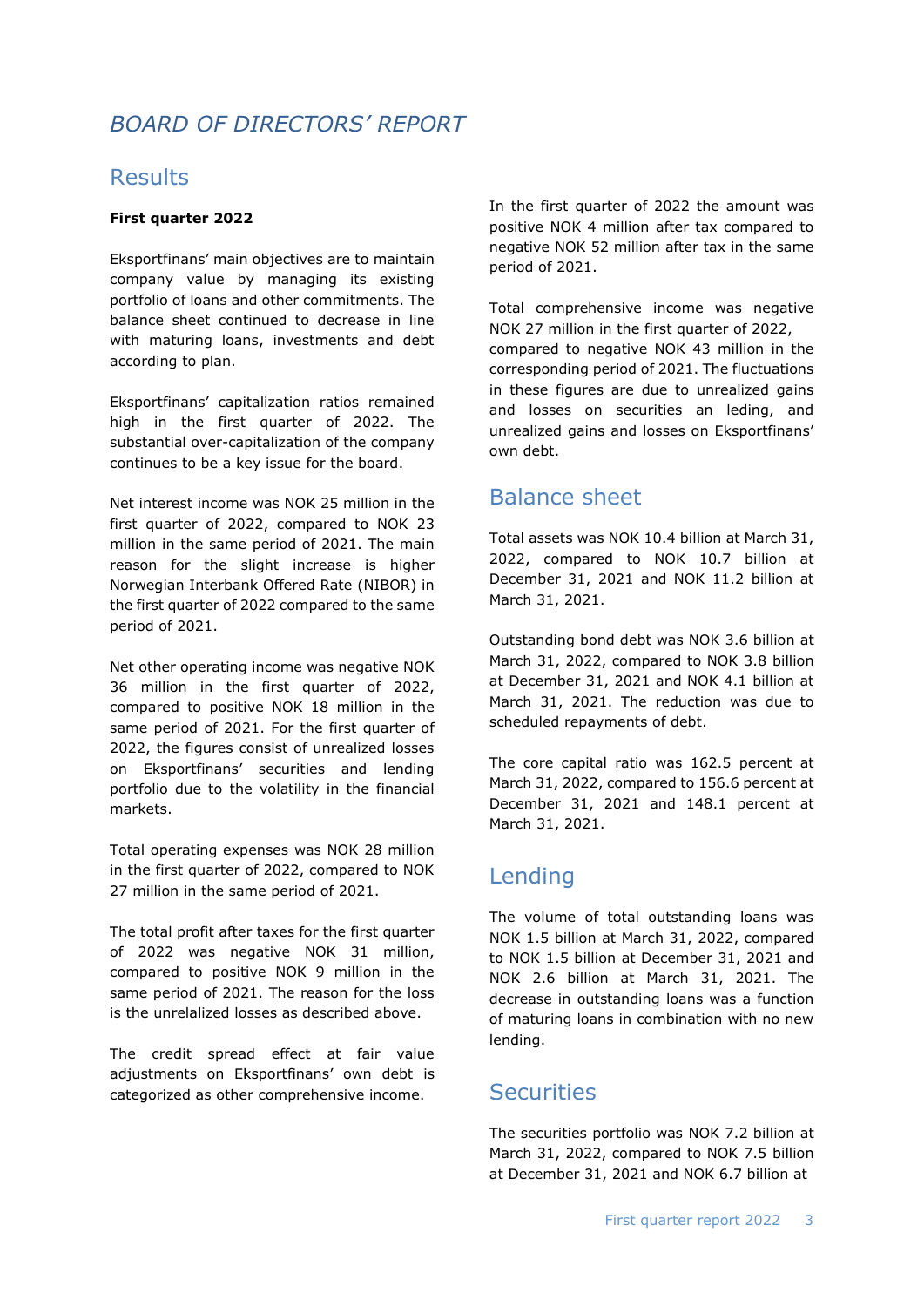March 31, 2021.

### **Liquidity**

At March 31, 2022, total liquidity was NOK 7.7 billion, consisting of security portfolio of NOK 7.2 billion and cash equivalents of NOK 0.5 billion.

The company manages liquidity risk both through matching maturities for assets and liabilities and through stress-testing for the short and medium term. Maturity analysis of financial liabilities are based on expected maturities, shown in note 14 on the accompanying condensed financial statements.

Liquidity reserves combined with the company's liquidity contingency plans constitute a robust liquidity situation.

### Future prospects

The global financial markets are experiencing disruption and uncertainty, mainly due to effects from Covid 19 and the situation in Ukraine. Both these factors may have an impact on Eksportfinans going forward.

Eksportfinans' strategy to actively manage its existing portfolio of loans, other assets and liabilities, with the overall objective of maintaining company value, remains unchanged in 2022. Following a period of significant reductions in the balance sheet due to maturing loans, debt and investments, the balance sheet is expected to decrease at a slower pace going forward. The company is expecting to generate moderate, positive results in the years to come.

Accumulated unrealized gains due to fair value measurements of Eksportfinans' own debt amounted to NOK 233 million (net of derivatives) as of March 31, 2022. As debt comes closer to maturity, these gains will continue to be reversed as unrealized losses.

The board will continue to monitor developments in the international capital markets and their impact on the company's balance sheet and liquidity. Eksportfinans has

ample liquidity reserves and continues its prudent liquidity analyses and planning. Adequate measures will be implemented when needed and appropriate liquidity and staff contingency plans are maintained.

The new EU Banking Package is due to be implemented in Norwegian law as of June 1, 2022, including the CRD V Capital Requirements Directive. These new regulations will lead to increased risk weighted assets related to the drivatives exposure for Eksportfinans. Thus, the core capital adequacy ratio at March 31, 2022 would have been around 100 percent with these new regulations, compared to the actual capital adequacy rate of 162 percent. This is still well above the regulatory requirements.

The proactive management of operational risk and compliance risk will continue to be a key focus going forward. In accordance with market practice Eksportfinans will continue its efforts to ensure a sustainable business operation in line with national and international regulations.

According to the Norwegian Corporate Governance Board (NCGB or NUES), the board of directors should ensure that the company has a capital structure that is appropriate to the company's objective, strategy and risk profile.

In the board's opinion Eksportfinans continues to be overcapitalized, and it remains a key issue to pursue the attempts to optimize the capital structure going forward.

### Events after the balance sheet date

There are no events after the balance sheet date materially affecting the financial statements.

> Oslo, May 10, 2022 EKSPORTFINANS ASA The board of directors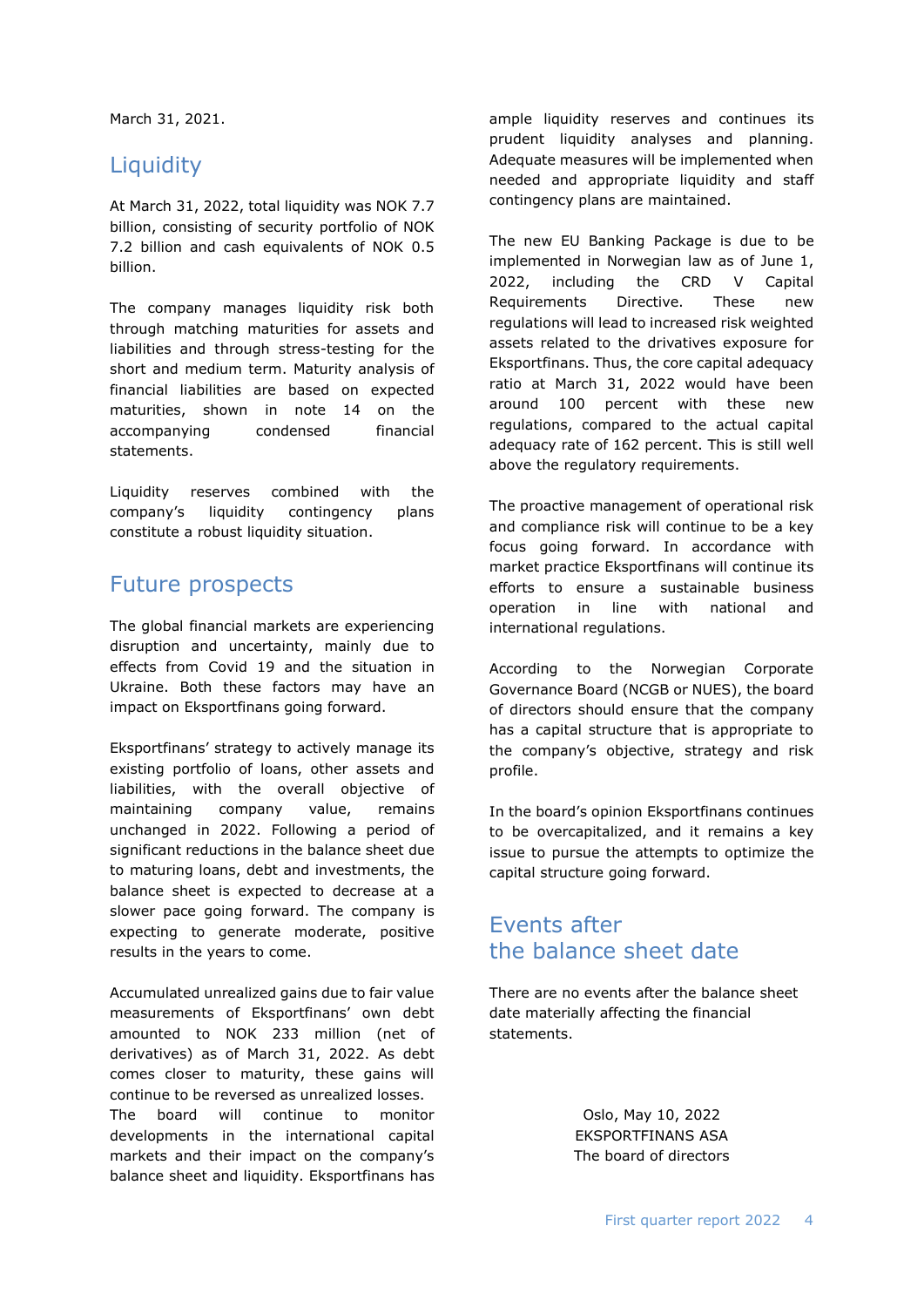## Unaudited Condensed statement of profit/(loss) and other comprehensive income

|                                                                   | <b>First quarter</b> |      |             |
|-------------------------------------------------------------------|----------------------|------|-------------|
| (NOK million)                                                     | 2022                 | 2021 | <b>Note</b> |
|                                                                   |                      |      |             |
| Interest and related income                                       | $\overline{2}$       | 6    |             |
| Other similar income                                              | 26                   | 21   |             |
| Interest and related expenses                                     | 3                    | 4    |             |
| <b>Net interest income</b>                                        | 25                   | 23   |             |
|                                                                   |                      |      |             |
| Net commissions related to banking services                       | 0                    | 0    |             |
| Net gains/(losses) on financial instruments at fair value         | (36)                 | 18   | 2,13        |
| Net other operating income/(loss)                                 | (36)                 | 18   |             |
| <b>Total operating income</b>                                     | (11)                 | 41   |             |
|                                                                   |                      |      |             |
| Salaries and other administrative expenses                        | 25                   | 24   |             |
| Depreciations                                                     | 1                    | 1    |             |
| Other expenses                                                    | $\mathcal{P}$        | 2    |             |
| <b>Total operating expenses</b>                                   | 28                   | 27   |             |
|                                                                   |                      |      |             |
| Loss and write-down on loans                                      | $\Omega$             | 2    | 7           |
| Pre-tax operating profit/(loss)                                   | (39)                 | 12   |             |
|                                                                   |                      |      |             |
| <b>Taxes</b>                                                      | (8)                  | 3    |             |
| Profit/(loss) for the period                                      | (31)                 | 9    |             |
|                                                                   |                      |      |             |
| Other comprehensive income -                                      |                      |      |             |
| items that will not be reclassified to profit or loss:            |                      |      |             |
| Change in fair value attributable to changes in own credit risk   | 5                    | (69) |             |
| Remeasurements of post employment benefit obligations, before tax | $\Omega$             | 0    |             |
| Income tax relating to these items                                | (1)                  | 17   |             |
| Other comprehensive income                                        | 4                    | (52) |             |
| <b>Total comprehensive income</b>                                 | (27)                 | (43) |             |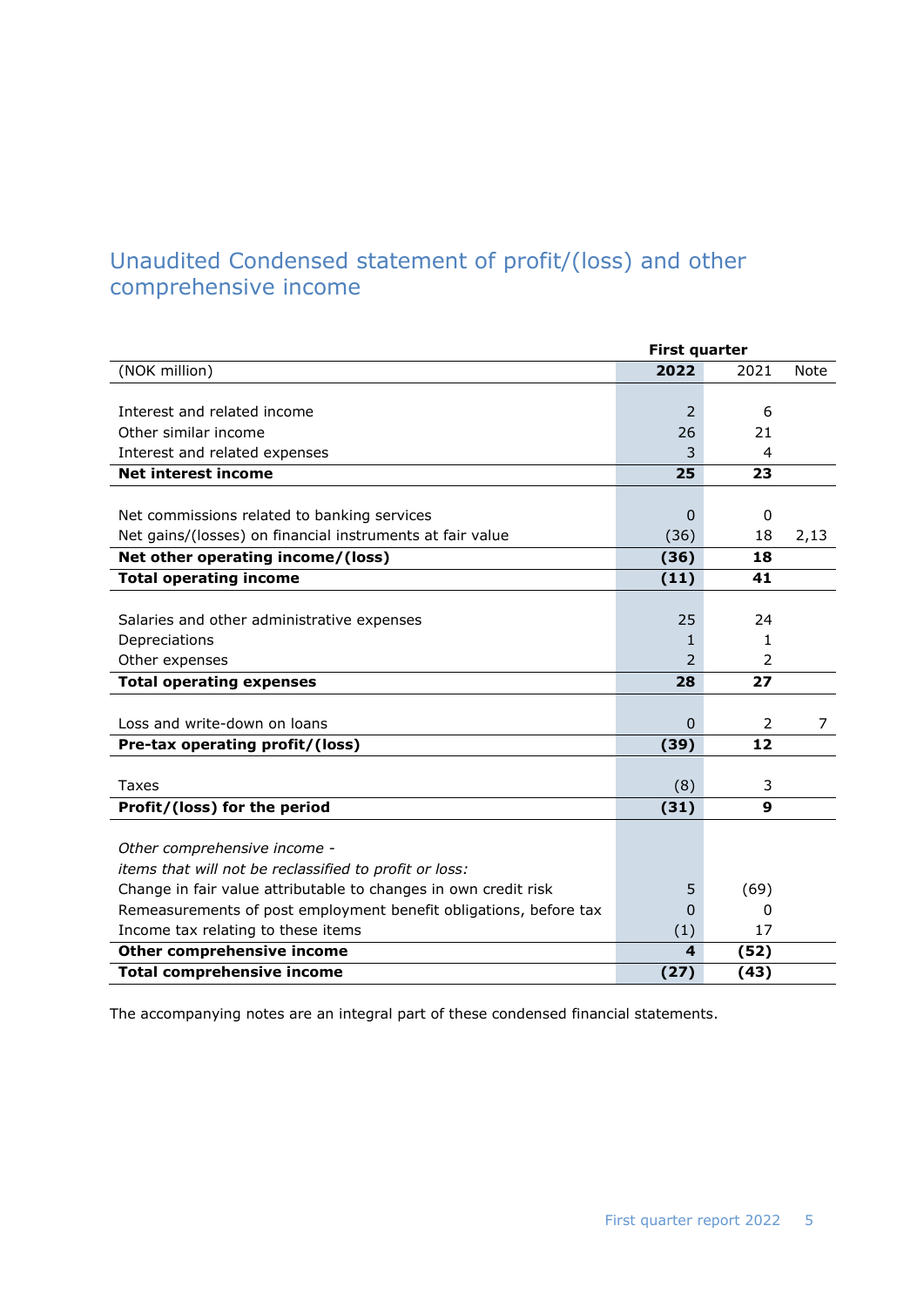## Condensed balance sheet

| (NOK million)                         | Mar 31, 2022 | Dec 31, 2021 | Mar 31, 2021 | Note  |
|---------------------------------------|--------------|--------------|--------------|-------|
|                                       |              |              |              |       |
| Loans due from credit institutions 1) | 1,100        | 958          | 1,059        | 4,6,7 |
| Loans due from customers 2)           | 875          | 972          | 1,916        | 5,6,7 |
| Securities                            | 7,174        | 7,489        | 6,732        |       |
| Financial derivatives                 | 439          | 568          | 654          |       |
| Deferred tax asset                    | 111          | 105          | 284          |       |
| Intangible assets                     | 6            | 6            | 7            |       |
| Fixed assets                          |              | 2            | 2            |       |
| Other assets                          | 668          | 597          | 514          | 8,11  |
| <b>Total assets</b>                   | 10,374       | 10,697       | 11,168       |       |
|                                       |              |              |              |       |
| Bond debt $3$ )                       | 3,615        | 3,840        | 4,068        | 9     |
| Financial derivatives                 | 332          | 330          | 330          |       |
| Other liabilities                     | 193          | 265          | 346          | 10,11 |
| Provisions                            | 172          | 173          | 165          |       |
| <b>Total liabilities</b>              | 4,312        | 4,608        | 4,909        |       |
|                                       |              |              |              |       |
| Share capital                         | 2,771        | 2,771        | 2,771        |       |
| Reserve for unrealized gains          | 204          | 204          | 251          |       |
| Other equity                          | 3,087        | 3,114        | 3,237        |       |
| Total shareholders' equity            | 6,062        | 6,089        | 6,259        |       |
| Total liabilities and shareholders'   |              |              |              |       |
| equity                                | 10,374       | 10,697       | 11,168       |       |

- 1) Of NOK 1,100 million at March 31, 2022, all is measured at fair value through profit or loss. Of NOK 958 million at December 31, 2021 all is measured at fair value through profit or loss. Of NOK 1,059 million at March 31, 2021, NOK 1,056 million is measured at fair value through profit or loss and NOK 3 million is measured at amortized cost.
- 2) Of NOK 875 million at March 31, 2022, NOK 558 million is measured at fair value through profit or loss and NOK 317 million is measured at amortized cost. Of NOK 972 million at December 31, 2021, NOK 569 million is measured at fair value through profit or loss and NOK 403 million is measured at amortized cost. Of NOK 1,916 million at March 31, 2021, NOK 1,303 million is measured at fair value through profit or loss and NOK 613 million is measured at amortized cost.
- 3) Of NOK 3,615 million at March 31, 2022, NOK 3,225 million is measured at fair value through profit or loss and NOK 390 million is measured at amortized cost. Of NOK 3,840 million at December 31, 2021, NOK 3,361 million is measured at fair value through profit or loss and NOK 471 million is measured at amortized cost. Of NOK 4,068 million at March 31, 2021, NOK 3,370 million is measured at fair value through profit or loss and NOK 698 million is measured at amortized cost.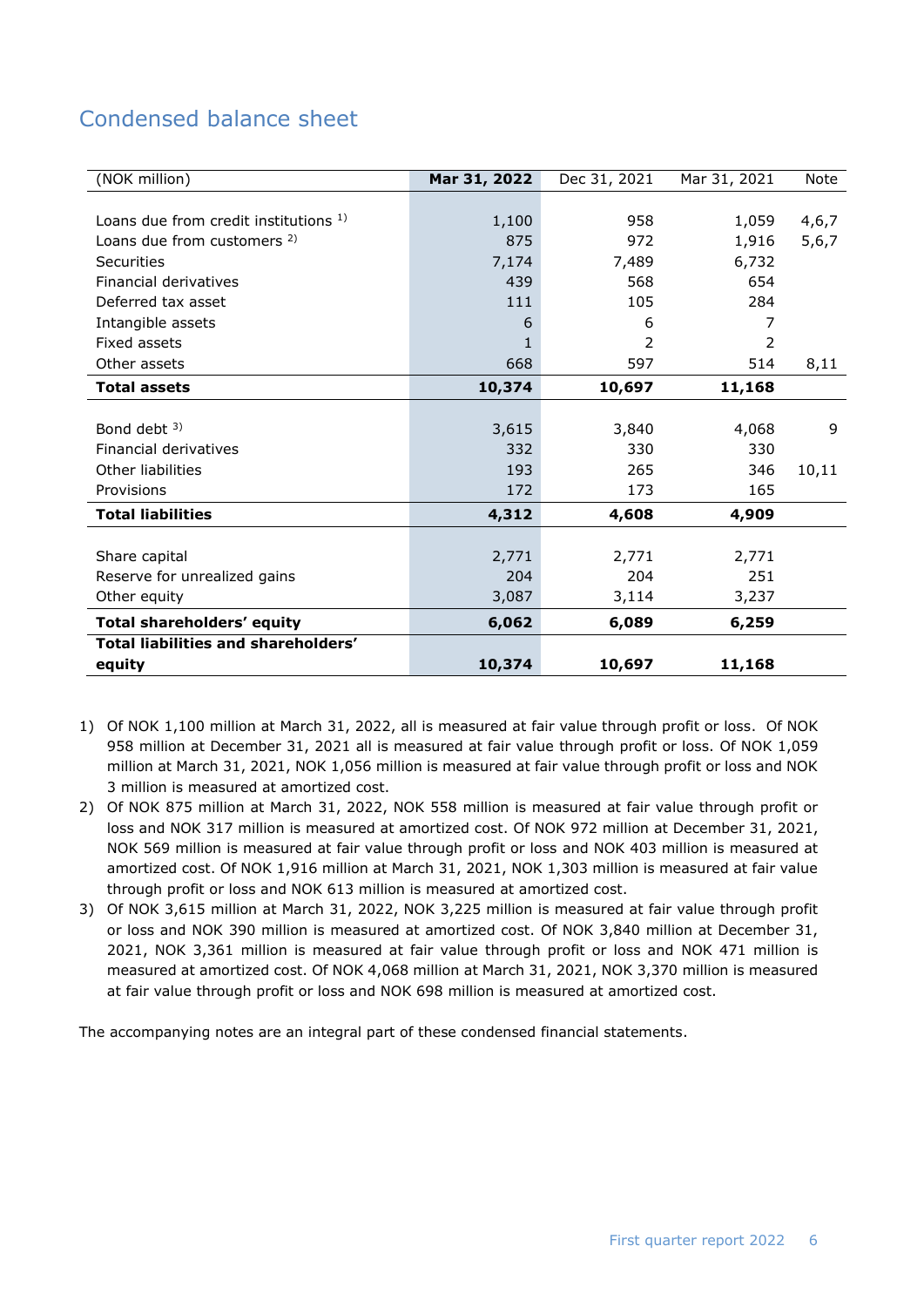## Condensed statement of changes in equity

|                               |               | Reserve    |        |               |        |
|-------------------------------|---------------|------------|--------|---------------|--------|
|                               | Share         | unrealized | Other  | Comprehensive | Total  |
| (NOK million)                 | capital $1$ ) | gains      | equity | income $3$ )  | equity |
|                               |               |            |        |               |        |
| Equity at January 1, 2022     | 2,771         | 204        | 3,114  | $\Omega$      | 6,089  |
| Dividend payout <sup>2)</sup> | 0             | 0          | 0      | 0             |        |
| Other comprehensive income    |               | 0          | 0      | 4             | 4      |
| Profit/(loss) for the period  | 0             | 0          | 0      | (31)          | (31)   |
| Equity at March 31, 2022      | 2,771         | 204        | 3,114  | (27)          | 6,062  |
|                               |               |            |        |               |        |
| Equity at January 1, 2021     | 2,771         | 251        | 3,324  | $\Omega$      | 6,346  |
| Dividend payout               | 0             | 0          | (44)   | $\Omega$      | (44)   |
| Other comprehensive income    | O             | $\Omega$   | 0      | (52)          | (52)   |
| Profit/(loss) for the period  | 0             | 0          | 0      | 9             | 9      |
| Equity at March 31, 2021      | 2,771         | 251        | 3,280  | (43)          | 6,259  |

1) Restricted equity that cannot be paid out to the owners without a shareholder resolution to reduce the share capital in accordance with the Public Limited Companies Act under Norwegian Law.

2) There was no dividend payment in the first quarter of 2022.

3) The allocation of income for the period between the reserve for unrealized gains and other equity show that if the allocation was performed at this date, it would have decreased the reserve for unrealized gains by NOK 24 million and increased other equity by NOK3 million. The closing balances would have been NOK 180 million for the reserve for unrealized gains, and NOK 3,117 million for other equity.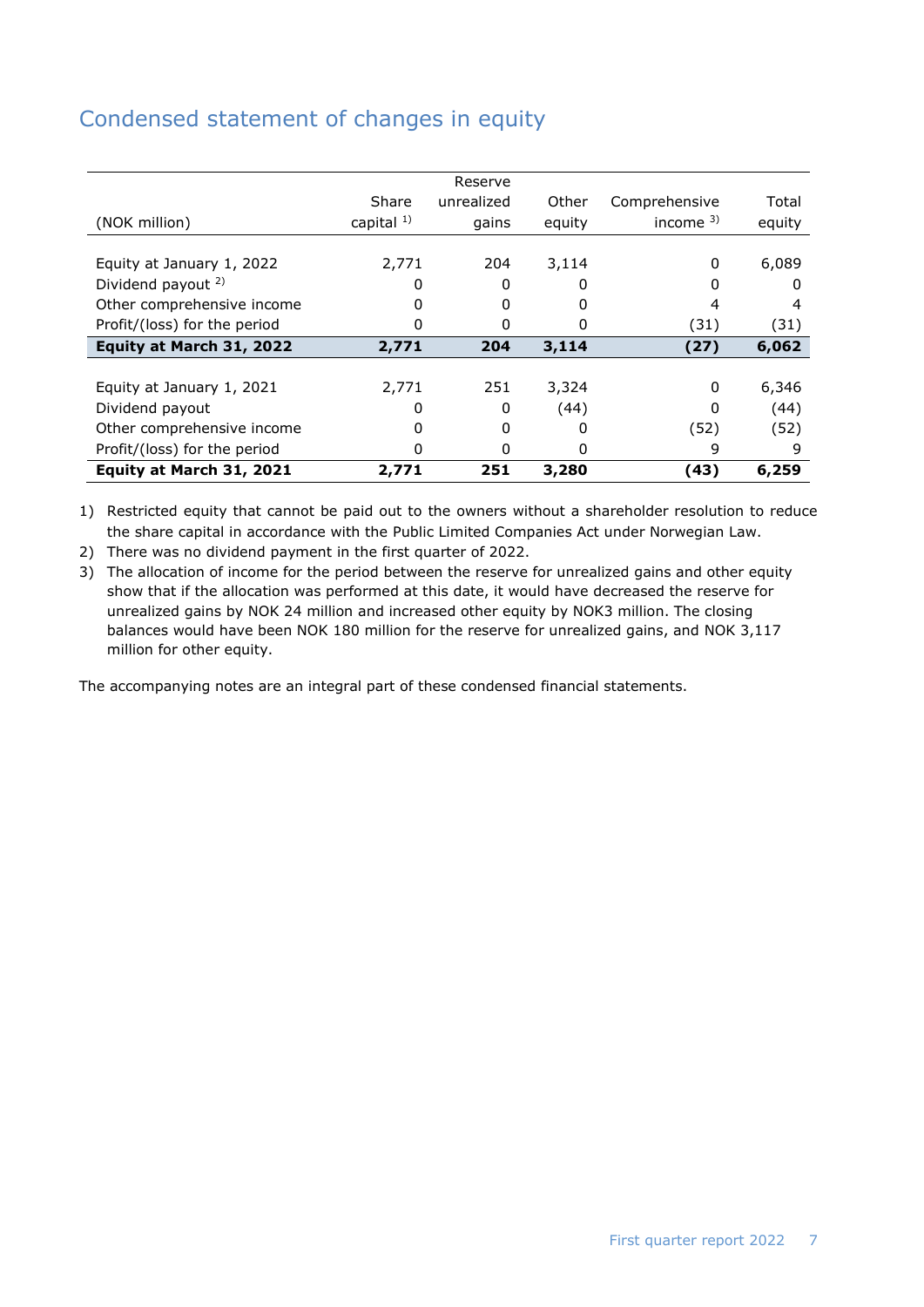## Condensed cash flow statement

|                                                                  | <b>First quarter</b> |                   |
|------------------------------------------------------------------|----------------------|-------------------|
| (NOK million)                                                    | 2022                 | 2021              |
| Pre-tax operating profit/(loss)                                  | (39)                 | $12 \overline{ }$ |
|                                                                  |                      |                   |
| Provided by operating activities:                                |                      |                   |
| Accrual and contribution from the Norwegian government           | 3                    | 3                 |
| Unrealized losses/(gains) on financial instruments at fair value | 38                   | (8)               |
| Depreciation                                                     | $\mathbf{1}$         | 1.                |
| Principal collected on loans                                     | 112                  | 400               |
| Purchase of financial investments (trading)                      | (1,097)              | (825)             |
| Proceeds from sale or redemption of financial investments        |                      |                   |
| (trading)                                                        | 1,336                | 2,459             |
|                                                                  |                      |                   |
| Changes in:                                                      |                      |                   |
| Accrued interest receivable                                      | (12)                 | 31                |
| Other receivables                                                | (85)                 | (85)              |
| Accrued expenses and other liabilities                           | (81)                 | (234)             |
|                                                                  |                      |                   |
| Net cash flow from operating activities                          | 176                  | 1,754             |
|                                                                  |                      |                   |
| Net cash flow of financial derivatives                           | $\mathbf 0$          | 70                |
| Net cash flow from investing activities                          | 176                  | 70                |
|                                                                  |                      |                   |
| Principal payments on bond debt                                  | (25)                 | (1,933)           |
| Dividend paid                                                    | 0                    | (44)              |
| Lease payment                                                    | (1)                  | (1)               |
| Net cash flow from financing activities                          | (26)                 | (1,978)           |
|                                                                  |                      |                   |
| Net change in cash and cash equivalents 1)                       | 150                  | (154)             |
|                                                                  |                      |                   |
| Cash and cash equivalents at beginning of period                 | 495                  | 485               |
| Effect of exchange rates on cash and cash equivalents            | (119)                | (4)               |
| Cash and cash equivalents <sup>1)</sup> at end of period         | 526                  | 327               |

1) Cash equivalents are bank deposits with maturity less than three months. See note 4.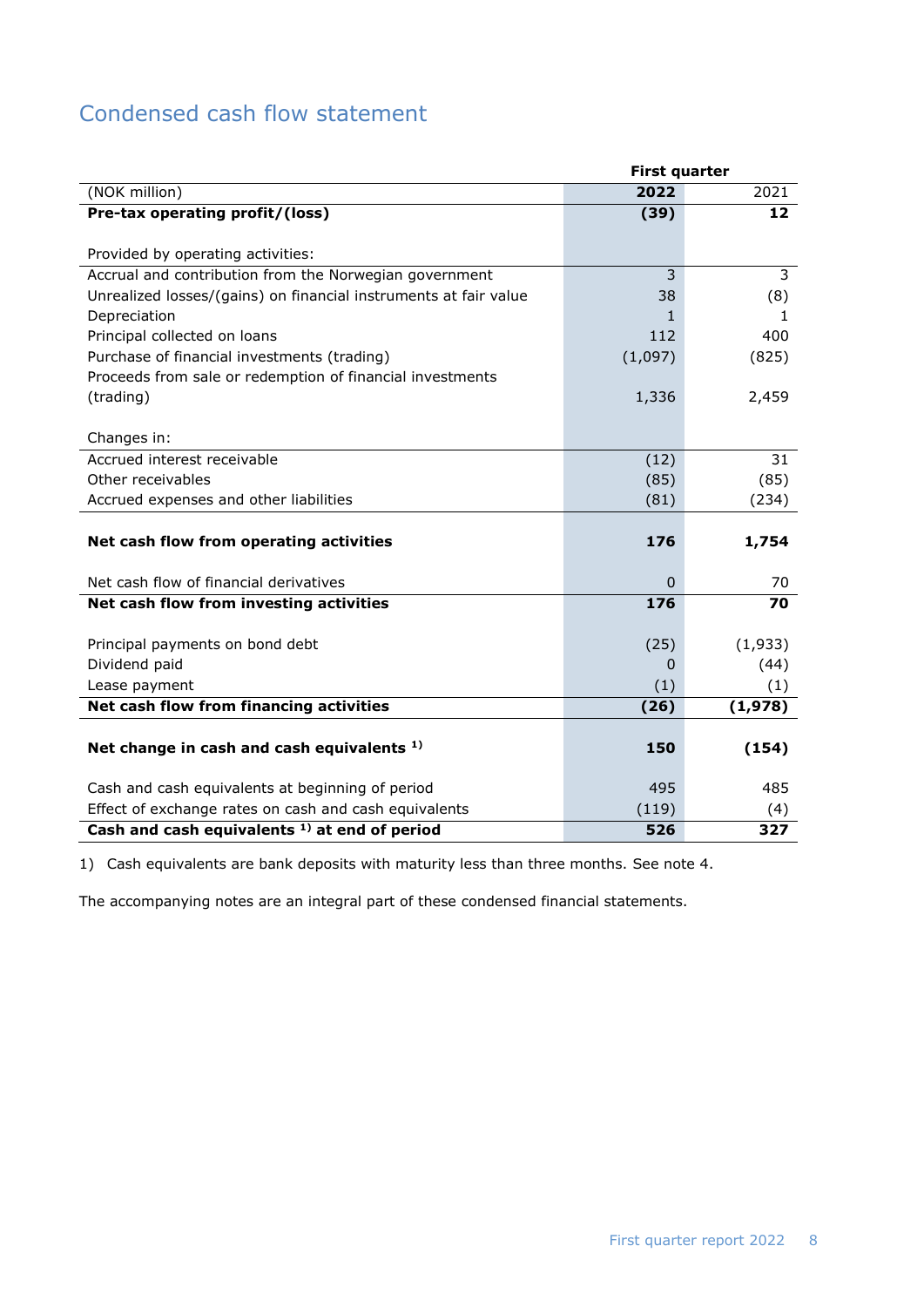### Notes to the accounts

### 1. Accounting policies

Eksportfinans' first quarter condensed interim financial statements have been presented in accordance with International Financial Reporting Standards (IFRS), in line with IFRS as adopted by the European Union (**EU**). The condensed interim financial statements have been prepared in accordance with IAS 34, Interim Financial Reporting.

The accounting policies and methods for computations applied in the preparation of the condensed interim financial statements are the same as applied in Eksportfinans' annual financial statements of 2021. The financial statements were approved for issue by the Board of Directors on February 16, 2022 which was included in the company's Annual Report for the year-end December 31, 2021. The policies are used consistently and were applied to all the periods presented. The financial statements must be read in conjunction with Eksportfinans 2021 Annual Report. The methodology used for the preparations of the financial statements were the same as the methodology used at yearend financial statements. The interim financial statements do not include risk disclosures and must be read in conjunction with the annual financial statements.

Eksportfinans has established an internal project for preparing and managing the transition from Interbank Offered Rates (IBOR) to Alternative Reference Rates (ARR). The Company officially adhered to ISDAs IBOR Protocol on January 14, 2021, and the December 2021 Benchmark Module of the ISDA 2021 Fallbacks Protocol on April 26, 2022.

The informations for the three months ended on March 31, 2022 and 2021 are unaudited. The informations for December 31, 2021 were derived from the company's audited consolidated financial statements as of December 31, 2021.

## 2. Net gains/(losses) on financial instruments at fair value

#### **Net realized and unrealized gains/(losses) on financial instruments at fair value**

|                                            | <b>First quarter</b> |      |  |
|--------------------------------------------|----------------------|------|--|
| (NOK million)                              | 2022                 | 2021 |  |
| Securities                                 | 0                    | 3    |  |
| Financial derivatives                      | 0                    | (10) |  |
| Other financial instruments at fair value  |                      | 17   |  |
| Net realized gains/(losses)                |                      | 10   |  |
| Loans and receivables                      | (5)                  |      |  |
| Securities                                 | (35)                 | (4)  |  |
| Financial derivatives                      | 27                   | (34) |  |
| Bond debt                                  | (23)                 | 45   |  |
| Other                                      | (1)                  | 0    |  |
| Net unrealized gains/(losses)              | (37)                 | 8    |  |
| Net realized and unrealized gains/(losses) | (36)                 | 18   |  |

See note 13 for the presentation of the above table including effects from economic hedging.

## 3. Capital adequacy

Capital adequacy is calculated in accordance with the CRD IV regulations required by the Financial Supervisory Authority of Norway. The regulations were implemented on September 30, 2014. Eksportfinans has adopted the standardized approach to capital requirements.

The company's leverage ratio<sup>1)</sup> was 58.1 percent at March 31, 2022, compared to 56.3 percent at December 31, 2021 and 50.2 percent at March 31, 2021.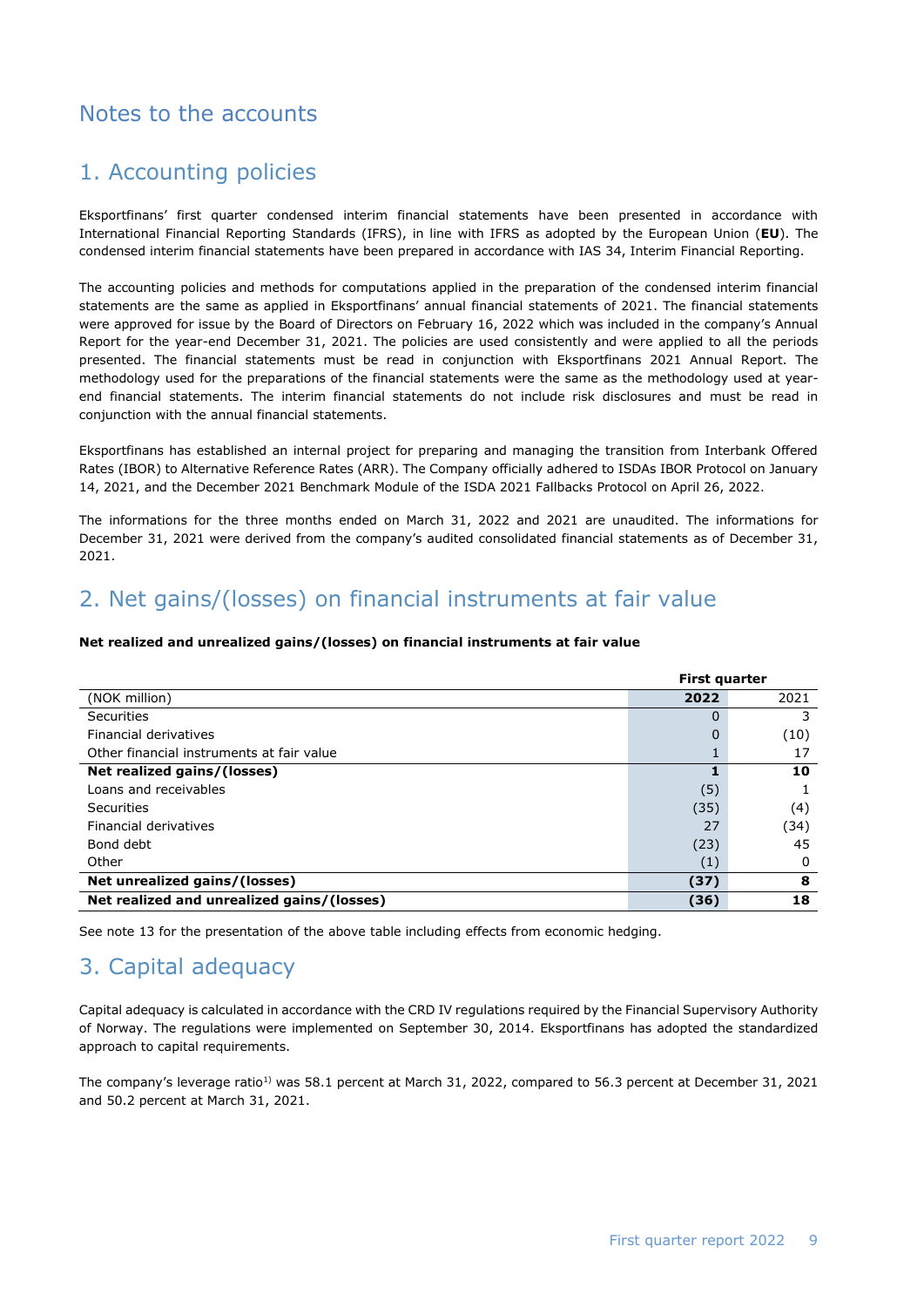#### **Risk-weighted assets**

| (NOK million)             |             | March 31, 2022 |             | December 31, 2021 |        | March 31, 2021 |
|---------------------------|-------------|----------------|-------------|-------------------|--------|----------------|
|                           |             | Risk-          |             | Risk-             |        | Risk-          |
|                           | <b>Book</b> | weighted       | <b>Book</b> | Weighted          | Book   | Weighted       |
|                           | value       | value          | value       | value             | value  | value          |
| Total assets              | 10,374      | 3,236          | 10,697      | 3,376             | 11,168 | 3,539          |
| Operational risk          |             | 324            |             | 324               |        | 365            |
| Total risk-weighted value |             | 3,560          |             | 3,700             |        | 3,904          |

#### **The company's regulatory capital**

| (NOK million and in percent of risk- |                |        |                   |         |                |         |
|--------------------------------------|----------------|--------|-------------------|---------|----------------|---------|
| weighted value)                      | March 31, 2022 |        | December 31, 2021 |         | March 31, 2021 |         |
| Core capital <sup>2)</sup>           | 5,786          | 162.5% | 5.793             | 156.6 % | 5.781          | 148.1 % |
| Total regulatory capital             | 5,786          | 162,5% | 5,793             | 156.6 % | 5,781          | 148.1 % |

1) The ratio of the core capital divided by the book value of assets.

2) Includes share capital, other equity, and other deductions and additions in accordance with the Norwegian capital adequacy regulations.

### 4. Loans due from credit institutions

| (NOK million)                                     | Mar 31, 2022 | Dec 31, 2021 | Mar 31, 2021 |
|---------------------------------------------------|--------------|--------------|--------------|
| Cash equivalents $1$ )                            | 525          | 380          | 326          |
| Loans to other credit institutions,               |              |              |              |
| nominal amount (also included in note 6) $^{2}$ ) | 581          | 581          | 736          |
| Accrued interest on loans and unamortized         |              |              |              |
| premium/discount on purchased loans               | (7)          | '7)          | (10)         |
| Adjustment to fair value on loans                 |              | 4            | ь            |
| <b>Total</b>                                      | 1,100        | 958          | 1,059        |

1) Cash equivalents are defined as bank deposits with maturity of less than three months.

2) The company has acquired loan agreements from banks which the selling bank provides a repayment guarantee, therefore retaining the credit risk of the loans. Under IFRS these loans are classified as loans to credit institutions. The loans to credit institutions are NOK 31 million at March 31, 2022, NOK 31 million at December 31, 2021 and NOK 36 million at March 31, 2021.

### 5. Loans due from customers

| (NOK million)                             | Mar 31, 2022 | Dec 31, 2021 | Mar 31, 2021 |
|-------------------------------------------|--------------|--------------|--------------|
| Loans due from customers,                 |              |              |              |
| nominal amount (also included in note 6)  | 870          | 967          | 1,900        |
| Accrued interest on loans and unamortized |              |              |              |
| premium/discount on purchased loans       |              |              |              |
| Adjustment to fair value on loans         |              | 4            |              |
| <b>Total</b>                              | 875          | 972          | 1,916        |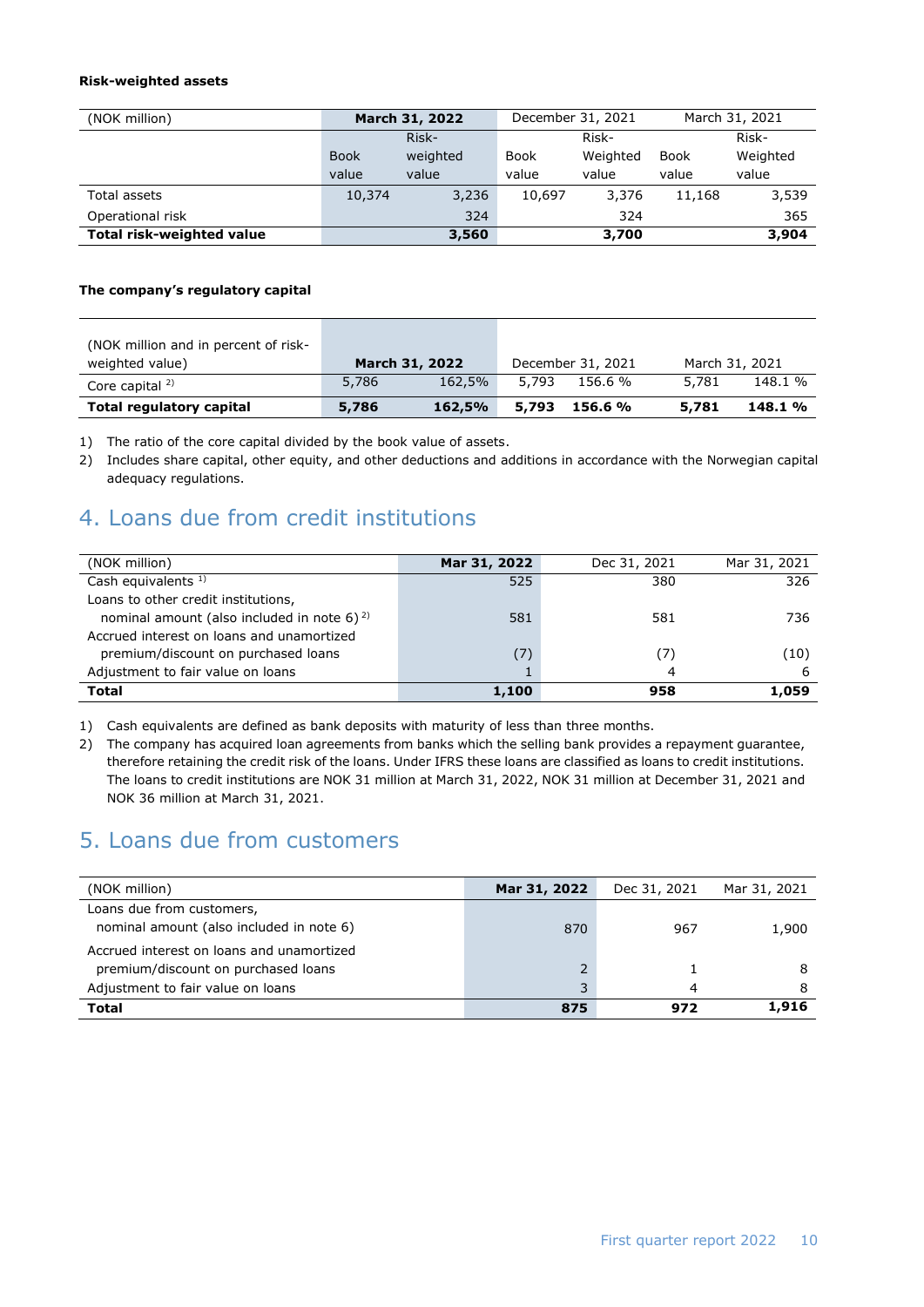## 6. Total loans due from credit institutions and customers

Nominal amounts related to loans due from credit institutions (note 4) and customers (note 5), respectively.

| (NOK million)                                        | Mar 31, 2022 | Dec 31, 2021 | Mar 31, 2021 |
|------------------------------------------------------|--------------|--------------|--------------|
|                                                      |              |              |              |
| Loans due from credit institutions                   | 581          | 581          | 736          |
| Loans due from customers                             | 870          | 967          | 1,900        |
| <b>Total nominal amount</b>                          | 1,451        | 1,548        | 2,636        |
|                                                      |              |              |              |
| Commercial loans                                     | 1,137        | 1,148        | 2,027        |
| Government-supported loans                           | 314          | 400          | 609          |
| <b>Total nominal amount</b>                          | 1,451        | 1,548        | 2,636        |
|                                                      |              |              |              |
| Municipal-related loans to other credit institutions | 550          | 550          | 700          |
| Direct loans to Norwegian local government sector    | 448          | 458          | 489          |
| Capital goods                                        | 428          | 434          | 546          |
| Ships                                                | 22           | 103          | 297          |
| Loans to employees                                   | 3            | 3            | 3            |
| Shipping - international activities                  | 0            | 0            | 601          |
| <b>Total nominal amount</b>                          | 1,451        | 1,548        | 2,636        |

## 7. Impairment of loans

The following table shows the gross exposure of loans measured at amortized cost which are segregated in stages to comply with IFRS 9. When loans are guaranteed by Eksfin, the company would normally presumes that there is a significant increase in credit risk since the initial recognition when contractual payments are more than 14 days past overdue and presumes that the loan is impaired when contractual payments are more than 90 days past overdue. When loans are guaranteed by banks alone, the company would normally presumes that there is a significant credit risk since the initial recognition when the contractual payments are either more than 30 days past overdue or when the guarantor declines the guarantee call.

In the case of standstill agreements, Eksportfinans has considered these exposures for credit impairments based on conservative judgment, assuming that standstill agreement is a sign of significant financial difficulties on the borrower.

| (NOK million)                     | Stage 1 | Stage 2 | Stage 3 | Total |
|-----------------------------------|---------|---------|---------|-------|
| Gross exposure at January 1, 2022 | 400     |         |         | 400   |
| Transfers to stage 1              |         |         |         |       |
| Transfers to stage 2              |         |         |         |       |
| Transfers to stage 3              |         |         |         |       |
| Loans derecognized                | 86      |         |         | 86    |
| Gross exposure at March 31, 2022  | 314     |         |         | 314   |

The company has accrued provisions for expected credit losses related to possible break costs on non-performing guaranteed loans. These provisions are based on the interpretation of 108 Agreement, where the company has to compensate the Government for break costs that are not covered by the guarantee. The total exposure of actual and possible break costs that are not covered by the guarantees are NOK 3 million as of March 31, 2022. The probability of default (PD) levels applied to the exposures in stage 1 ranges from 0.0 percent to 26.2 percent. Exposures related to break cost shall only occur if the guarantor chooses to prepay the loans at default. The company assumes that the guarantor would exercise to do so 75 percent of the instances where the guarantee comes into effect.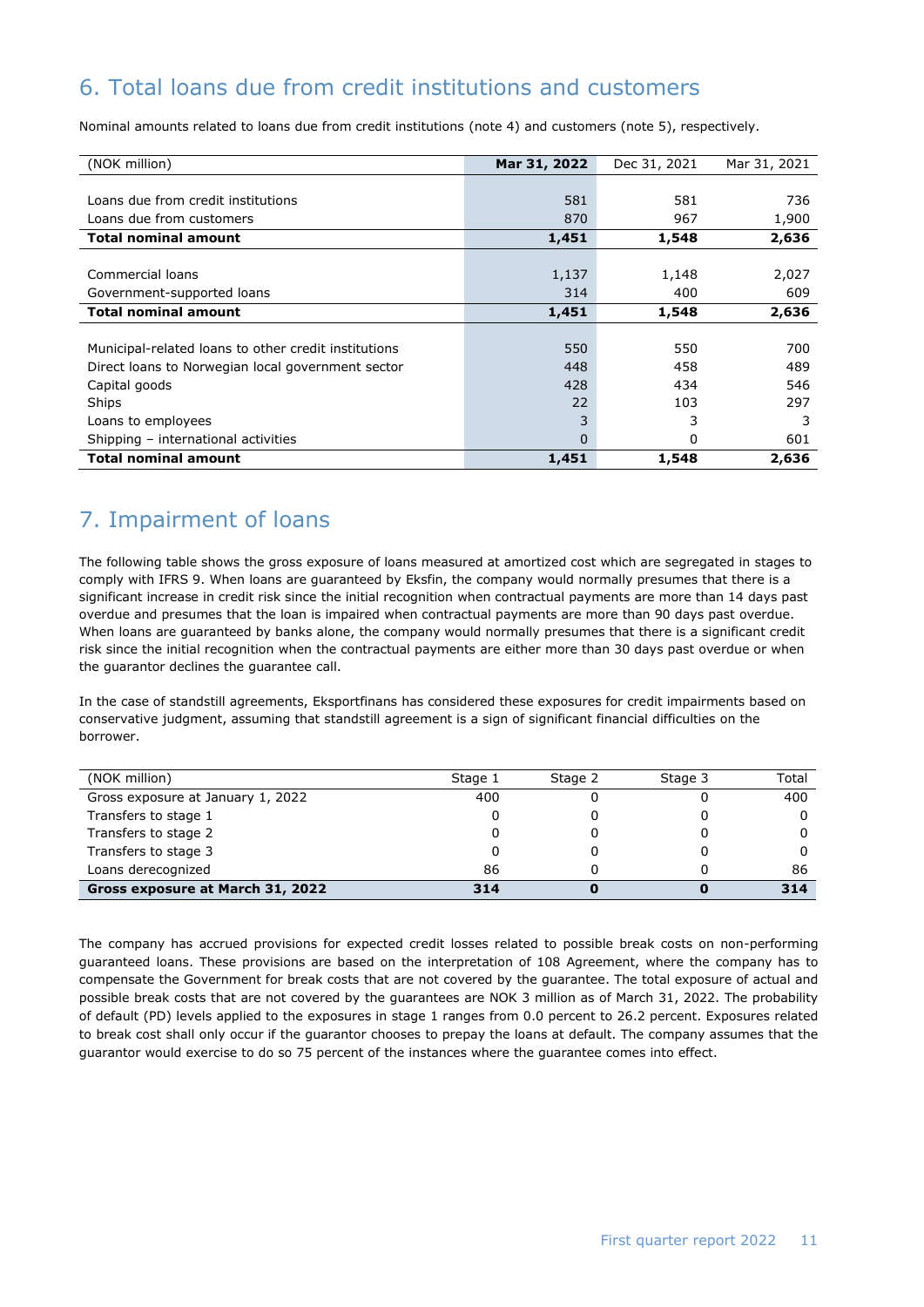| (NOK million)                           | Stage 1 | Stage 2 | Stage 3 | Total |
|-----------------------------------------|---------|---------|---------|-------|
| Expected credit loss at January 1, 2021 |         |         |         |       |
| Transfers to stage 1                    |         |         |         |       |
| Transfers to stage 2                    |         |         |         |       |
| Transfers to stage 3                    |         |         |         |       |
| Changes in loss provisions              |         |         |         |       |
| Loans derecognized                      |         |         |         |       |
| Expected credit loss at March 31, 2022  |         |         |         |       |

### 8. Other assets

| (NOK million)                    | Mar 31, 2022 | Dec 31, 2021 | Mar 31, 2021 |
|----------------------------------|--------------|--------------|--------------|
| Settlement account 108 Agreement |              | o            |              |
| Cash collateral provided         | 651          | 574          | 492          |
| Right-of-use asset $1$ )         |              |              |              |
| Other                            | 11           | 14           | 10           |
| <b>Total other assets</b>        | 668          | 597          | 514          |
| 1) Presented in note 11          |              |              |              |

## 9. Bond debt

| (NOK million)                    | Mar 31, 2022 | Dec 31, 2021 | Mar 31, 2021 |
|----------------------------------|--------------|--------------|--------------|
| Bond debt                        | 3,696        | 3,9300       | 4,129        |
| Adjustment to fair value on debt | (112)        | (130)        | (91)         |
| Accrued interest                 | 31           | 40           | 30           |
| <b>Total bond debt</b>           | 3,615        | 3,840        | 4,068        |

## 10. Other liabilities

| (NOK million)                  | Mar 31, 2021 | Dec 31, 2021 | Mar 31, 2021 |
|--------------------------------|--------------|--------------|--------------|
| Grants to mixed credits        |              |              |              |
| Cash collateral received       | 184          | 256          | 333          |
| Lease liability $1$ )          |              |              |              |
| Other short-term liabilities   |              |              |              |
| <b>Total other liabilities</b> | 193          | 265          | 346          |

1) Presented in note 11

# 11. Right-of-use assets and lease liabilities

Eksportfinans leases parts of an office building from Nordea Liv Eiendom AS. In accordance with IFRS 16, the rightof-use and lease liability are included in the balance sheet. The lease will be renewed for offices in another part of the same building, for a 5-year period starting in June 2022.

The right of use asset is being depreciated using linear method.

| (NOK million)                                                   | 2022 | 2021 |
|-----------------------------------------------------------------|------|------|
| Carrying amount of right-of-use asset at January 1st            |      |      |
| Depreciation                                                    |      |      |
| Carrying amount of right-of-use asset at March 31 <sup>st</sup> |      |      |

The company's lease liabilities has the following maturity of cash outflows:

| (NOK million)                  | Mar 31, 2022 |
|--------------------------------|--------------|
| Less than 1 year               |              |
| 1-2 years                      |              |
| <b>Total lease liabilities</b> |              |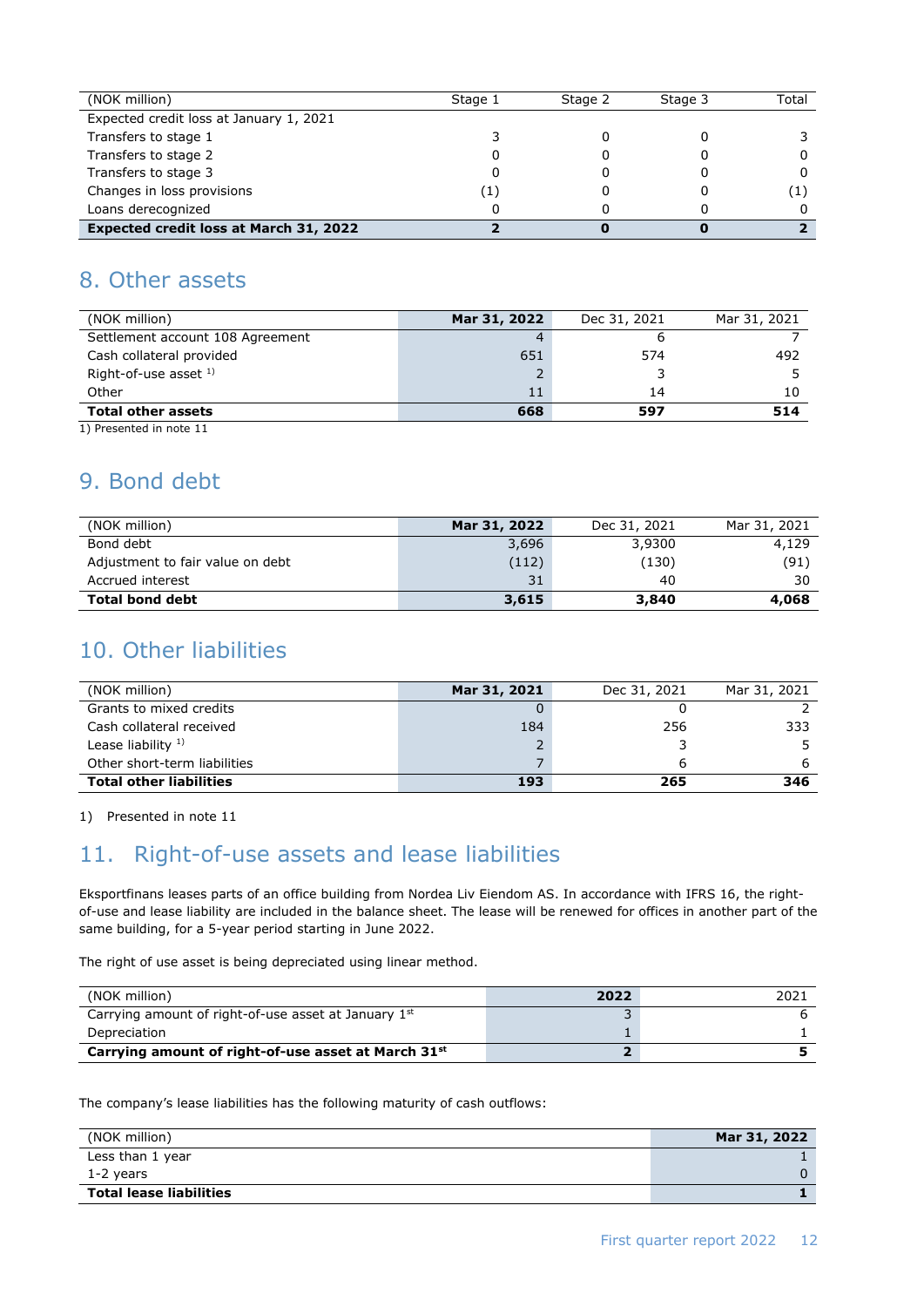The interest expenses for the lease liability was NOK 0.01 million in the first quarter of 2022 and 0.03 million in the first quarter of 2021. The interest expenses are included in the income statement and are classifified as interest and related expenses. The discount rate used is 1.92 percent.

## 12. Material transactions with related parties

Eksportfinans two largest shareholders are DNB Bank ASA and Nordea Bank Abp. They are considered as related parties in accordance with IAS 24 Related Party Disclosures.

| (NOK million)           | Deposits $1$ ) | Guarantees received <sup>2)</sup> |
|-------------------------|----------------|-----------------------------------|
| Balance January 1, 2022 | 122            | 1,264                             |
| Change in the period    | 10             | (193)                             |
| Balance March 31, 2022  | 132            | 1071                              |
| Balance January 1, 2021 | 140            | 1,381                             |
| Change in the period    | (18)           | (117)                             |
| Balance March 31, 2021  | 122            | 1,264                             |

1) Deposits made by the company.

2) Guarantees provided to the company from the related parties.

## 13. Market risk - effects from economic hedging

In Note 2, net realized and unrealized gains/(losses) on financial instruments are specified, showing gains/(losses) related to financial derivatives separately. When presented to the company's management and board of directors, the figures are presented showing various financial instruments after offsetting with related economic hedges, since derivatives are used as economic hedges to limit the market risk of specific assets and liabilities.

The following table specifies net realized and unrealized gains/(losses) on financial instruments at fair value, offset with related economic hedges.

#### **Net realized and unrealized gains/(losses) on financial instruments at fair value**

|                                                                  |          | <b>First quarter</b> |
|------------------------------------------------------------------|----------|----------------------|
| (NOK million)                                                    | 2022     | 2021                 |
| Securities $1$ )                                                 | 0        |                      |
| Other financial instruments at fair value 1)                     |          | 9                    |
| Net realized gains/(losses)                                      | $\bf{0}$ | 10                   |
|                                                                  |          |                      |
| Loans and receivables $1$ )                                      |          | 10                   |
| Securities $1$ )                                                 | (24)     | 8                    |
| Bond debt $1$ )                                                  | (1)      | 0                    |
| Other financial instruments at fair value 1)                     | (1)      | 0                    |
| Net unrealized gains/(losses)                                    | (24)     | 18                   |
|                                                                  |          |                      |
| Financial derivatives related to the 108 Agreement <sup>2)</sup> | (12)     | (10)                 |
| Net realized and unrealized gains/(losses)                       | (36)     | 18                   |

1) Including financial derivatives with the purpose of economic hedging.

2) Derivatives related to components of the 108 Agreement. The 108 Agreement is accounted at amortized cost. Hence, these derivatives are not included in the effects related to financial instruments at fair value.

Interests, and the interest effect of economic hedging instruments, are classified as interest income or expense in the statement of comprehensive income. Changes in fair value are recorded in the line item 'Net gains/(losses) on financial instruments at fair value'. For the first quarter of 2022 and 2021, the company recorded NOK 30 million and NOK 33 million respectively, of interest income on loans due from credit institutions, loans due from customers and securities and NOK 27 million and NOK 31 million, respectively, of interest expense on bond debt. In the same periods the company recorded negative NOK 2 million, and NOK 6 million, respectively, of interest income on economic hedging instruments and negative NOK 24 million and negative NOK 27 million, respectively, of interest expense on economic hedging instruments.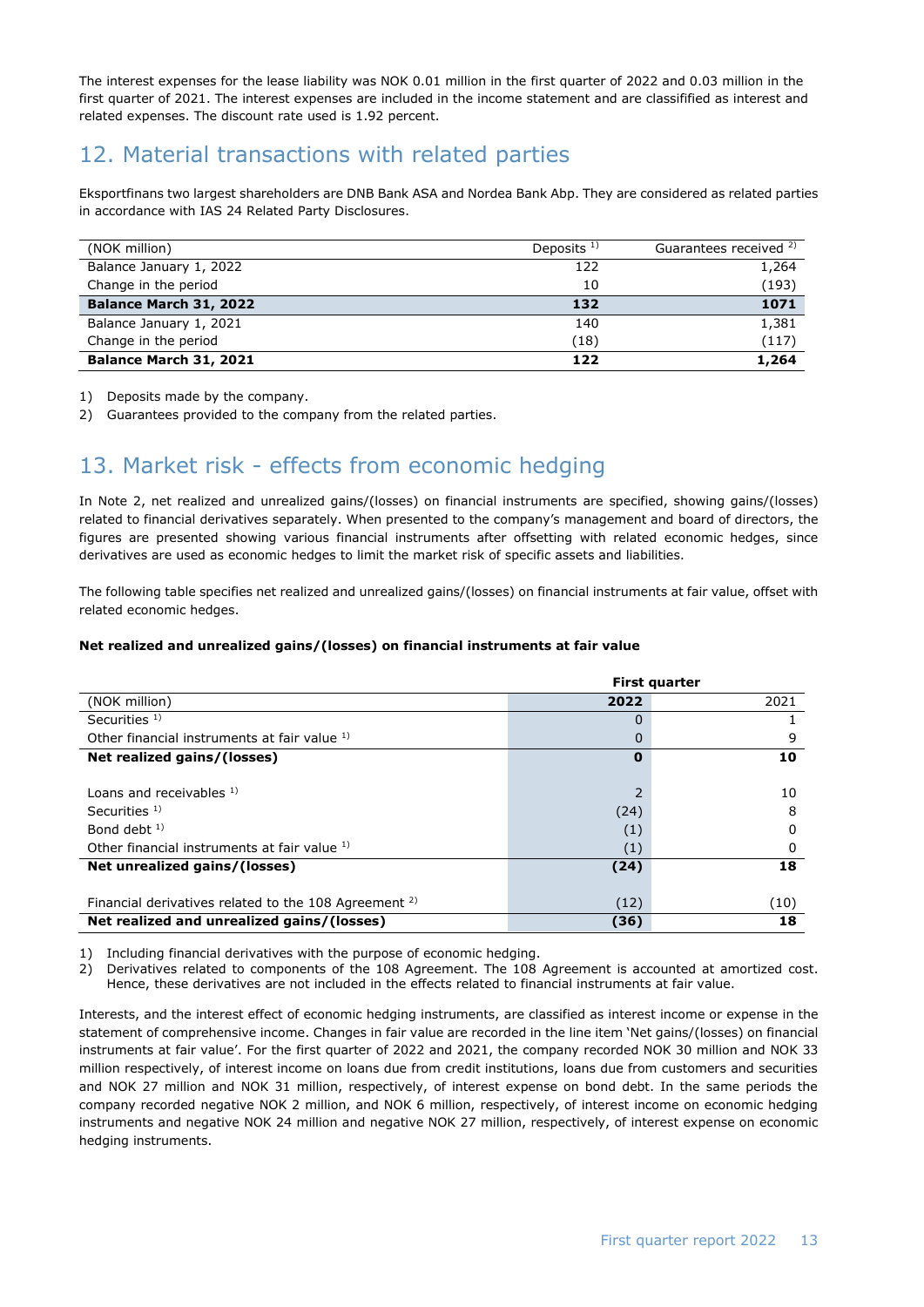## 14. Maturity analysis

#### **Maturity analysis of financial assets and liabilities based on expected maturities at Mars 31, 2022**

|                                          |           |           |             | From        |             |         |          |
|------------------------------------------|-----------|-----------|-------------|-------------|-------------|---------|----------|
|                                          |           | From      | From        | 1 year      | From        |         |          |
|                                          | Up to     | 1 month   | 3 months    | up to       | 3 years     |         |          |
|                                          | and       | up to and | up to and   | and         | up to and   |         |          |
|                                          | including | including | including   | including   | including   | Over    |          |
| (NOK million)                            | 1 month   | 3 months  | 1 year      | 3 years     | 5 years     | 5 years | Total    |
| <b>Assets</b>                            |           |           |             |             |             |         |          |
| Loans and receivables due from credit    |           |           |             |             |             |         |          |
| institutions                             | 394       | 3         | 3           | 11          | 12          | 4       | 427      |
| Loans and receivables due from customers | 3         | 49        | 285         | 259         | 637         | 396     | 1,630    |
| Securities                               | 542       | 589       | 859         | 3,464       | 1,984       | 0       | 7,438    |
| Derivatives net settled                  | $\Omega$  | 1         | 52          | 107         | 107         | 138     | 405      |
| Derivatives gross settled (pay leg)      | (105)     | (79)      | (99)        | (579)       | (48)        | (652)   | (1, 563) |
| Derivatives gross settled (receive leg)  | 106       | 82        | 98          | 564         | 34          | 716     | 1,600    |
| Cash collateral                          | 0         | 652       | 0           | $\Omega$    | 0           | 0       | 652      |
| <b>Total assets</b>                      | 940       | 1,296     | 1,200       | 3,826       | 2,726       | 601     | 10,590   |
| <b>Liabilities</b>                       |           |           |             |             |             |         |          |
| Plain vanilla bond debt                  | 0         | 0         | $\mathbf 0$ | 0           | $\mathbf 0$ | 0       | $\Omega$ |
| Structured bond debt                     | 3         | 72        | 203         | 692         | 721         | 2,386   | 4,077    |
| Derivatives net settled                  | (0)       | (0)       | 5           | $\mathbf 0$ | 0           | 0       | 6        |
| Derivatives gross settled (pay leg)      | 551       | 933       | 160         | 397         | 332         | 1,514   | 3,887    |
| Derivatives gross settled (receive leg)  | (535)     | (908)     | (155)       | (343)       | (319)       | (1,486) | (3,746)  |
| Cash collateral                          | 0         | 184       | 0           | 0           | 0           | 0       | 184      |
| <b>Total liabilities</b>                 | 18        | 281       | 213         | 745         | 736         | 2,414   | 4,407    |

#### **Maturity analysis of financial assets and liabilities based on expected maturities at December 31, 2021**

|                                          |           |                |             | From      |           |         |          |
|------------------------------------------|-----------|----------------|-------------|-----------|-----------|---------|----------|
|                                          |           | From           | From        | 1 year    | From      |         |          |
|                                          | Up to     | 1 month        | 3 months    | up to     | 3 years   |         |          |
|                                          | and       | up to and      | up to and   | and       | up to and |         |          |
|                                          | including | including      | including   | including | including | Over    |          |
| (NOK million)                            | 1 month   | 3 months       | 1 year      | 3 years   | 5 years   | 5 years | Total    |
| <b>Assets</b>                            |           |                |             |           |           |         |          |
| Loans and receivables due from credit    |           |                |             |           |           |         |          |
| institutions                             | $\Omega$  | 0              | 6           | 11        | 12        | 4       | 33       |
| Loans and receivables due from customers | $\Omega$  | 122            | 286         | 261       | 618       | 424     | 1,711    |
| Securities                               | 319       | 1,067          | 1,143       | 3,049     | 2,060     | 0       | 7,638    |
| Derivatives net settled                  | 0         | 26             | 26          | 106       | 106       | 131     | 395      |
| Derivatives gross settled (pay leg)      | (254)     | (381)          | (241)       | (38)      | (53)      | (865)   | (1,832)  |
| Derivatives gross settled (receive leg)  | 259       | 384            | 245         | 38        | 53        | 1,020   | 1,999    |
| Cash collateral                          | 0         | 574            | 0           | 0         | 0         | 0       | 574      |
| <b>Total assets</b>                      | 325       | 1,791          | 1,466       | 3,426     | 2,796     | 714     | 10,518   |
| <b>Liabilities</b>                       |           |                |             |           |           |         |          |
| Plain vanilla bond debt                  | 0         | $\Omega$       | $\mathbf 0$ | 0         | 0         | 0       | $\Omega$ |
| Structured bond debt                     | 27        | 26             | 266         | 188       | 579       | 3,320   | 4,406    |
| Derivatives net settled                  | 1         | $\overline{2}$ | 4           |           | 1         | 0       | 9        |
| Derivatives gross settled (pay leg)      | 728       | 926            | 197         | 429       | 223       | 1,993   | 4,496    |
| Derivatives gross settled (receive leg)  | (707)     | (908)          | (206)       | (407)     | (245)     | (2,066) | (4,539)  |
| Cash collateral                          | 0         | 255            | 0           | 0         | 0         | 0       | 255      |
| <b>Total liabilities</b>                 | 49        | 301            | 260         | 211       | 558       | 3,247   | 4,626    |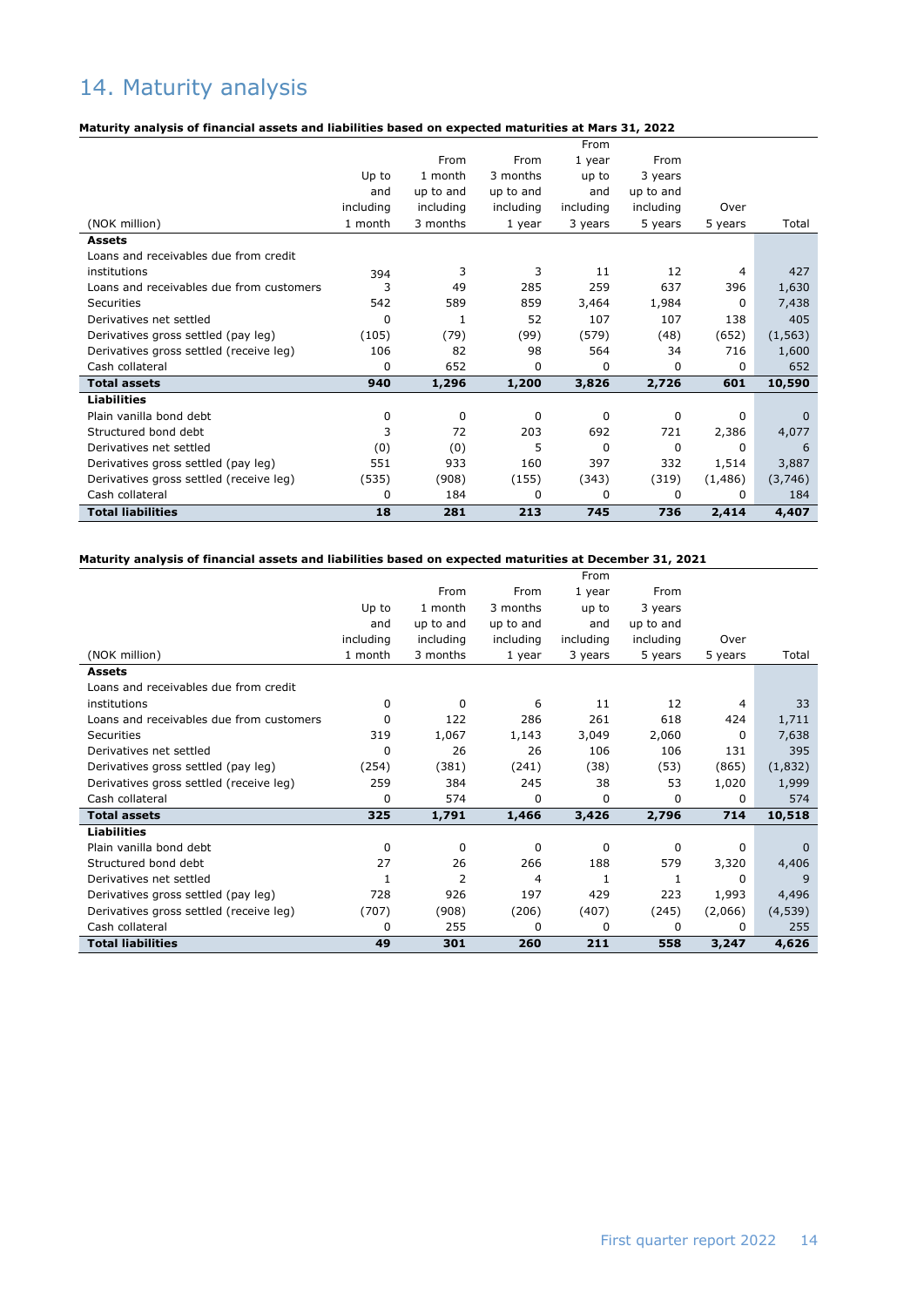**Maturity analysis of financial assets and liabilities based on expected maturities at March 31, 2021**

|                                          |           |           |             | From      |           |         |         |
|------------------------------------------|-----------|-----------|-------------|-----------|-----------|---------|---------|
|                                          |           | From      | From        | 1 year    | From      |         |         |
|                                          | Up to     | 1 month   | 3 months    | up to     | 3 year up |         |         |
|                                          | and       | up to and | up to and   | and       | to and    |         |         |
|                                          | including | including | including   | including | including | Over    |         |
| (NOK million)                            | 1 month   | 3 months  | 1 year      | 3 years   | 5 years   | 5 years | Total   |
| <b>Assets</b>                            |           |           |             |           |           |         |         |
| Loans and receivables due from credit    |           |           |             |           |           |         |         |
| institutions                             | 346       | 0         | 6           | 10        | 11        | 11      | 384     |
| Loans and receivables due from customers | O         | 273       | 774         | 880       | 252       | 1,074   | 3,253   |
| <b>Securities</b>                        | 323       | 1,880     | 970         | 3,005     | 2,368     | 0       | 8,546   |
| Derivatives net settled                  | 0         | 27        | 27          | 109       | 109       | 184     | 456     |
| Derivatives gross settled (pay leg)      | (503)     | (1,845)   | (133)       | (282)     | (40)      | (2,037) | (4,840) |
| Derivatives gross settled (receive leg)  | 528       | 2,069     | 161         | 325       | 47        | 2,448   | 5,578   |
| Cash collateral                          | 0         | 384       | 0           | 0         | 0         | 0       | 384     |
| <b>Total assets</b>                      | 694       | 2,788     | 1,805       | 4,047     | 2,747     | 1,680   | 13,761  |
| <b>Liabilities</b>                       |           |           |             |           |           |         |         |
| Plain vanilla bond debt                  | 0         | 1,946     | 0           | 0         | 0         | 0       | 1,946   |
| Structured bond debt                     | 4         | 111       | 178         | 484       | 141       | 4,257   | 5,175   |
| Derivatives net settled                  | 3         | 11        | 25          | 10        | 10        | 0       | 59      |
| Derivatives gross settled (pay leg)      | 275       | 39        | 8           | 840       | 397       | 1,095   | 2,654   |
| Derivatives gross settled (receive leg)  | (268)     | (36)      | (18)        | (746)     | (378)     | (1,259) | (2,705) |
| Cash collateral                          | 0         | 521       | $\mathbf 0$ | 0         | 0         | 0       | 521     |
| <b>Total liabilities</b>                 | 14        | 2,592     | 193         | 588       | 170       | 4,093   | 7,650   |

The figures in the above table include principal and interest payable (receivable) at nominal value. For the figures in the above table, call and trigger dates as estimated in models are applied in the classification of the maturities. For some issues with call and trigger optionalities, the expected maturity is estimated using a sophisticated valuation system which is further described in the annual financial statements. The actual maturities might differ from these estimations.

### 15. Fair value of financial instruments

The methodology used for calculating fair value of financial instruments are consistent with the methodology as defined in the audited annual report for the fiscal year ending 2021.

### **15.1 Sensitivity analysis**

#### **Loans due from credit institutions or customers:**

The following table shows unrealized loss for each category of loans by increasing 1 basis point on credit spread, as well as percentage of loan per category of the total lending portfolio.

|                              | March 31, 2022     |            | March 31, 2021     |            |
|------------------------------|--------------------|------------|--------------------|------------|
| (NOK million and percentage) | Sensitivity (1 bp) | Percentage | Sensitivity (1 bp) | Percentage |
| Direct loans                 | (0.17)             | 49.6 %     | (0.3)              | 34.9 %     |
| Loans to municipalities      | (0.21)             | 40.9 %     | (0.3)              | 24.6 %     |
| Guaranteed loans             | (0.02)             | 9.5%       | (0.1)              | $40.5\%$   |
| <b>Total loans</b>           |                    | 100.0%     |                    | 100.0%     |

The spreads applied for fair value measurement of the combined total lending portfolio ranges from 0 basis points to 215 basis points as of March 31, 2022 (from 0 basis points to 215 basis points as of March 31, 2021). For the combined total lending portfolio over the past two years credit spreads have changed 4.7 basis points per month in 95 percent of the time, representing NOK 1.9 million. As of March 31, 2021, a 95 percent confidence interval was 2.0 basis points representing NOK 1.3 million.

### **Securities:**

Eksportfinans retrieved prices and credit spread quotes from two different market makers and pricing vendors as of March 31, 2022. Among the quotation providers, the major price provider is Bloomberg which covered 90 percent (91 percent as of March 31, 2021).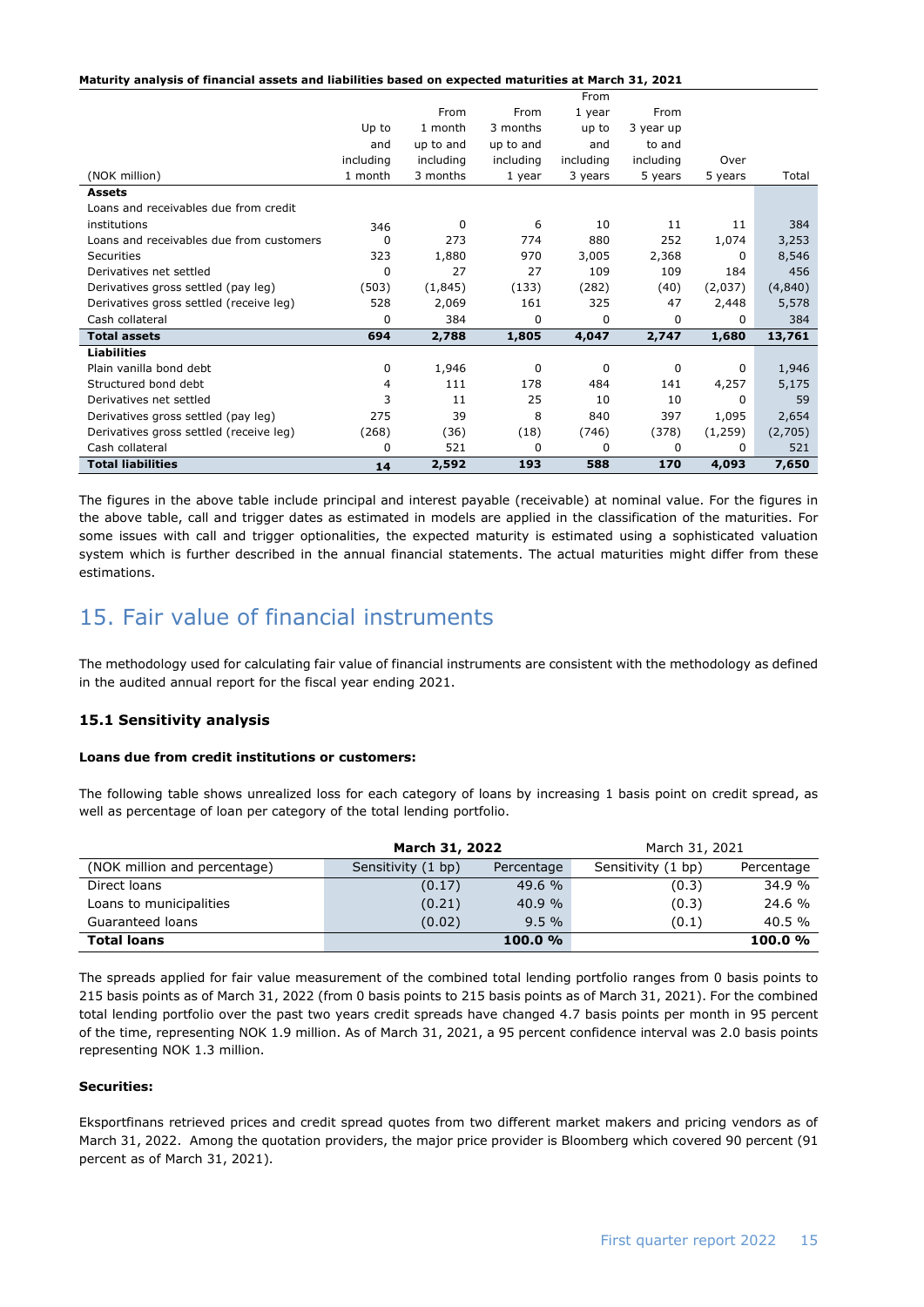#### **Bond debt:**

The following table shows the unrealized gain of each category of bond debt by increasing the credit spread by 1 basis point:

|                         | March 31, 2022     | March 31, 2021     |
|-------------------------|--------------------|--------------------|
| (NOK million)           | Sensitivity (1 bp) | Sensitivity (1 bp) |
| Plain vanilla bond debt | n/a                | n/a                |
| Structured bond debt    | 2.3                | ⊥. د               |

The last plain vanilla bond matured in February 2021. The spreads applied for fair value measurement of bond debt ranges from 27 basis points to 119 basis points as of March 31, 2022 (from 33 basis points to 85 basis points as of March 31, 2021).

### **15.2 Fair value hierarchy**

#### **Financial assets measured at fair value through profit or loss:**

|                                    |                                              | March 31, 2022 |             |       | March 31, 2021 |         |         |        |
|------------------------------------|----------------------------------------------|----------------|-------------|-------|----------------|---------|---------|--------|
| (NOK million)                      | Level 1                                      | Level 2        | Level 3     | Total | Level 1        | Level 2 | Level 3 | Total  |
| Loans due from credit institutions | 132                                          | 968            | 0           | 1,100 | 122            | 934     |         | 1,056  |
| Loans due from customers           | 0                                            | 24             | 533         | 557   | 0              | 30      | 1,273   | 1,303  |
| <b>Securities</b>                  | 0                                            | 7,174          | $\mathbf 0$ | 7,174 | 0              | 6,732   | 0       | 6,732  |
| Financial derivatives              | $\Omega$                                     | 117            | 322         | 439   | 0              | 100     | 555     | 655    |
| Other assets                       | $\Omega$                                     | 651            | $\Omega$    | 651   | 0              | 492     |         | 492    |
| <b>Total fair value</b>            | 9,921<br>855<br>8,934<br>122<br>8,288<br>132 |                |             |       |                |         | 1,828   | 10,238 |

#### **Financial liabilities measured at fair value through profit or loss:**

|                         | March 31, 2022                             |         |         |       | March 31, 2021 |         |         |       |
|-------------------------|--------------------------------------------|---------|---------|-------|----------------|---------|---------|-------|
| (NOK million)           | Level 1                                    | Level 2 | Level 3 | Total | Level 1        | Level 2 | Level 3 | Total |
| Bond debt               |                                            | 0       | 3,224   | 3,224 |                | O       | 3,370   | 3,370 |
| Financial derivatives   |                                            | 50      | 282     | 333   |                | 120     | 210     | 330   |
| Other liabilities       |                                            | 187     |         | 187   |                | 338     |         | 338   |
| <b>Total fair value</b> | 3,744<br>458<br>237<br>3,580<br>3,507<br>0 |         |         |       |                |         | 4,038   |       |

#### **Movement of level 3 financial assets:**

|                                     | From January 1, 2021 to March 31, 2022<br>From January 1, 2020 to March 31, 2021 |                    |             |       |              |             |             |       |
|-------------------------------------|----------------------------------------------------------------------------------|--------------------|-------------|-------|--------------|-------------|-------------|-------|
|                                     | Loans and                                                                        |                    |             |       | Loans and    |             |             |       |
|                                     | receivables                                                                      | Loans and          |             |       | receivables  | Loans and   |             |       |
|                                     | due from                                                                         | <b>receivables</b> |             |       | due from     | receivables |             |       |
|                                     | credit                                                                           | due from           | Financial   |       | credit       | due from    | Financial   |       |
| (NOK million)                       | institutions                                                                     | customers          | derivatives | Total | institutions | customers   | derivatives | Total |
| Opening balance                     | $\mathbf 0$                                                                      | 544                | 457         | 1,001 | 0            | 1,398       | 764         | 2,162 |
| Total gains or losses <sup>!)</sup> | $\mathbf 0$                                                                      | (1)                | (134)       | (135) | 0            | 14          | (189)       | (175) |
| <b>Settlements</b>                  | $\mathbf 0$                                                                      | (10)               | (1)         | (11)  | 0            | (139)       | (20)        | (159) |
| <b>Closing balance</b>              | $\bf{0}$                                                                         | 533                | 322         | 855   | 0            | 1,273       | 555         | 1,828 |
| Total gains or losses <sup>!)</sup> |                                                                                  |                    |             |       |              |             |             |       |
| for the period in profit            |                                                                                  |                    |             |       |              |             |             |       |
| or loss for assets held             |                                                                                  |                    |             |       |              |             |             |       |
| at the end of the                   |                                                                                  |                    |             |       |              |             |             |       |
| reporting period                    | $\mathbf 0$                                                                      | (1)                | (99)        | (100) | 0            | 14          | (134)       | (120) |
|                                     |                                                                                  |                    |             |       |              |             |             |       |

1) 'Net gains/(losses) are presented as financial instruments at fair value' in the statement of comprehensive income.